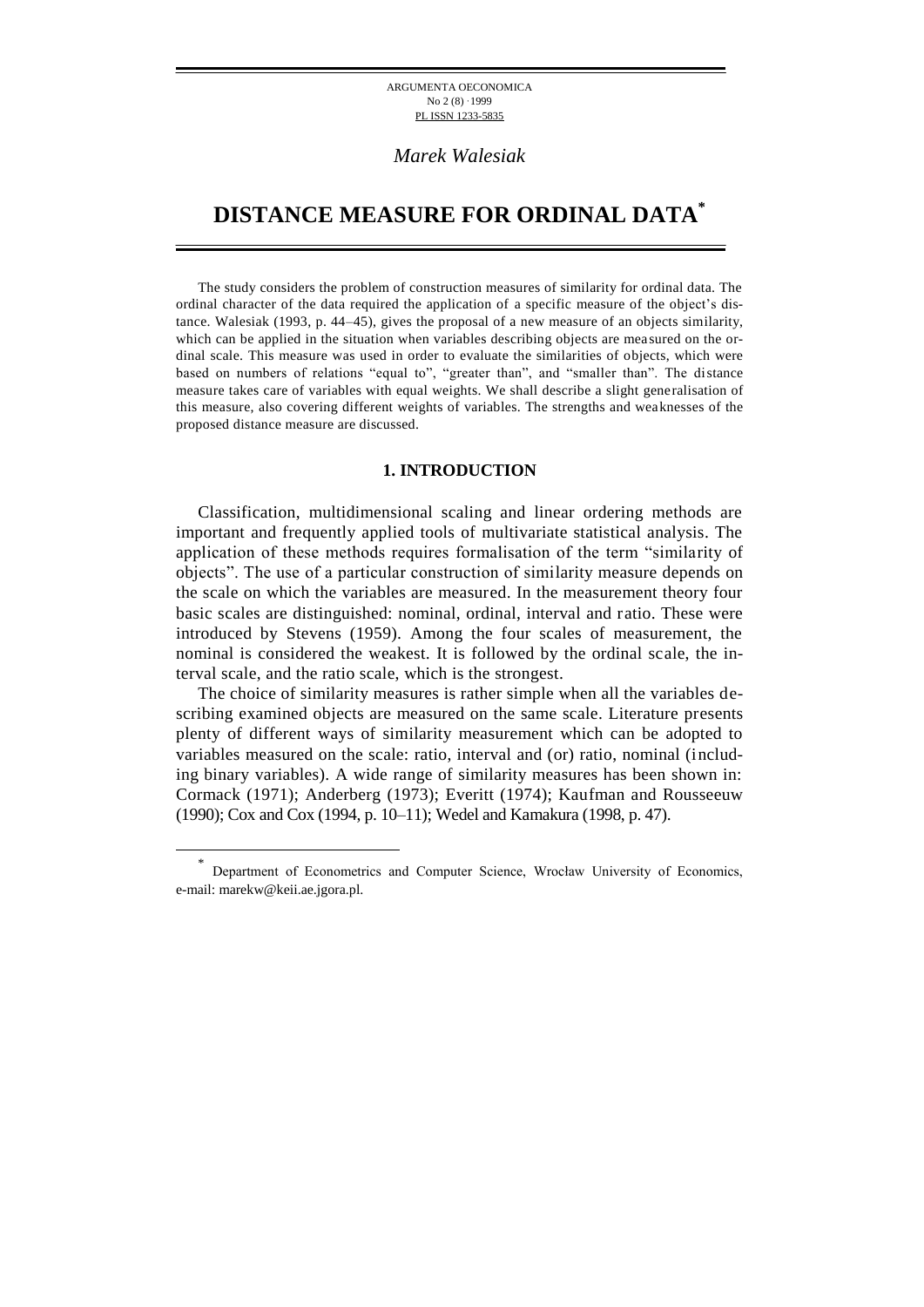## 168 M. WALESIAK

Walesiak (1993, p. 44–45), gives the proposal of a new measure of objects similarity, which can be applied in a situation when variables describing those objects are measured only on the ordinal scale (see: also Walesiak, Dziechciarz and Bąk 1998, p. 656–657).

If we have a set *A* of objects described by *m* ordinal variables, then counting of events is the only possible arithmetic operation, which can be performed on these objects. The proposed measure is given by the following formula:

$$
d_{ik} = \frac{1}{2} - \frac{\sum_{j=1}^{m} a_{ikj} b_{kij} + \sum_{j=1}^{m} \sum_{l=1}^{n} a_{ilj} b_{klj}}{2\left[\left(\sum_{j=1}^{m} a_{ikj}^{2} + \sum_{j=1}^{m} \sum_{l=1}^{n} a_{ilj}^{2}\right)\left(\sum_{j=1}^{m} b_{kij}^{2} + \sum_{j=1}^{m} \sum_{l=1}^{n} b_{klj}^{2}\right)\right]^{2}},
$$
\n(1)

where:

$$
a_{ipj}(b_{krj}) = \begin{cases} 1, & \text{if } x_{ij} > x_{pj} (x_{kj} > x_{rj}) \\ 0, & \text{if } x_{ij} = x_{pj} (x_{kj} = x_{rj}) \\ -1, & \text{if } x_{ij} < x_{pj} (x_{kj} < x_{rj}) \end{cases} \quad \text{for } p = k, l; r = i, l;
$$

*i, k, l* = 1, ..., *n* – number of object,

*j* = 1, ..., *m* – number of ordinal variable,  
\n
$$
x_{ij}
$$
 ( $x_{kj}$ ,  $x_{lj}$ ) – *i*–th (*k*–th, *l*–th) observation on *j*–th ordinal variable,  
\n
$$
\sum_{j=1}^{m} a_{ikj}^2 + \sum_{j=1}^{m} \sum_{l=1}^{n} a_{ilj}^2
$$
\nnumber of relations "greater han" and  
\n
$$
\sum_{j=1}^{m} b_{kij}^2 + \sum_{j=1}^{m} \sum_{l=1}^{n} b_{klj}^2
$$
\nnumber of relations "greater han" and  
\n
$$
\sum_{j=1}^{m} b_{kij}^2 + \sum_{j=1}^{m} \sum_{l=1}^{n} b_{klj}^2
$$
\nnumber of relations "greater han" and  
\n
$$
\sum_{l \neq i,k}^{m} b_{ki}^2 + \sum_{l \neq i,k}^{n} b_{klj}^2 = \sum_{l \neq i,k}^{n} b_{ilj}^2
$$

Example 1. Application of distance (1) to compute the distances of objects from the pattern (ideal point). The output result is vector of distances.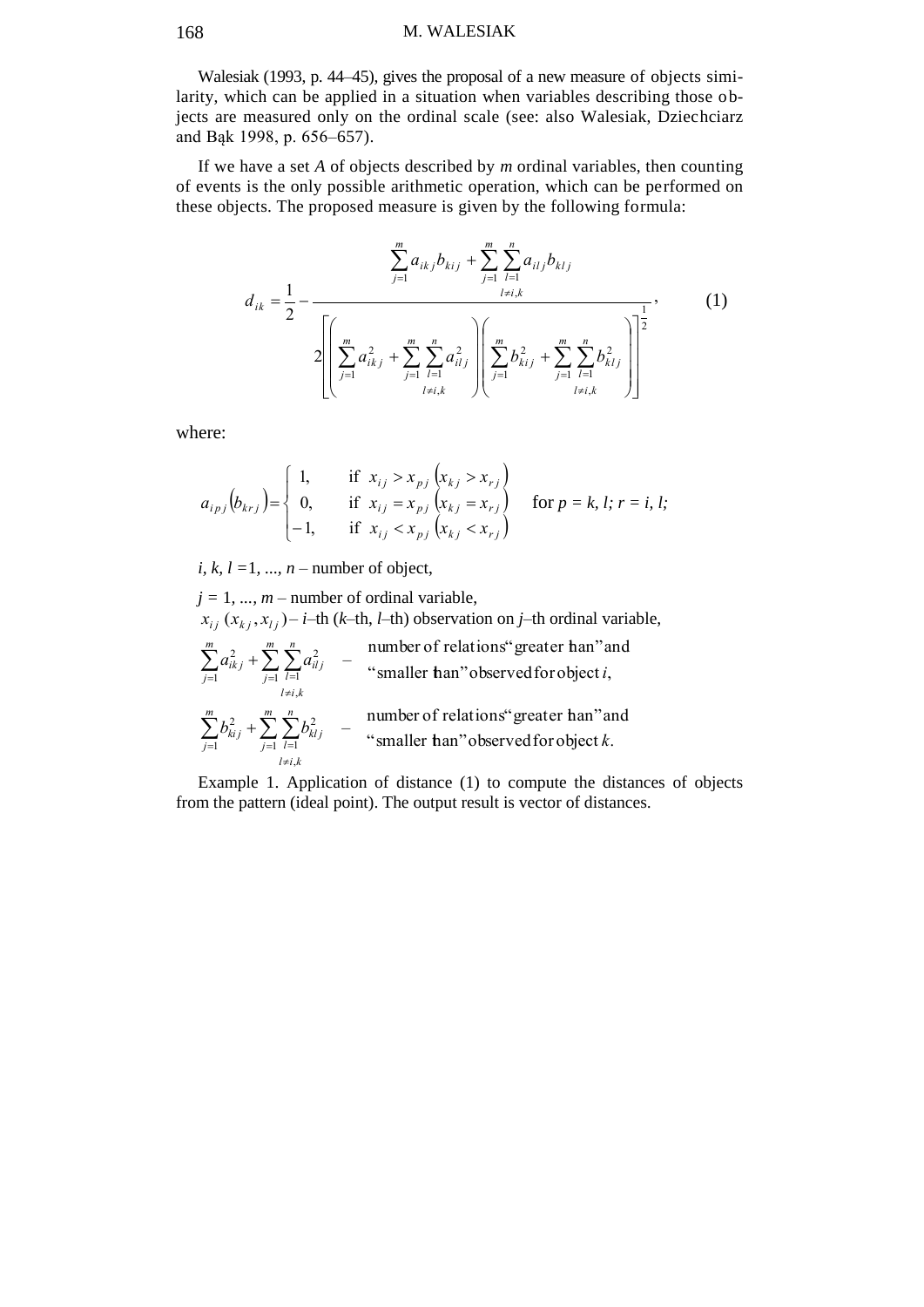## DISTANCE MEASURE FOR ORDINAL DATA 169

| Data           |                                 |            |           |         |            |                    |  |  |
|----------------|---------------------------------|------------|-----------|---------|------------|--------------------|--|--|
| No.            | Notebook                        | Efficiency | Equipment | Quality | Ergonomics | Document-<br>ation |  |  |
| 1              | California Access 6200          | 62         | 76        | 3       | 35         | 6                  |  |  |
| $\overline{c}$ | California Access 7000          | 100        | 119       | 6       | 35         | 8                  |  |  |
| 3              | Clevo Mitsu P-96-3R             | 90         | 87        | 5       | 38         | 7                  |  |  |
| 4              | Clevo Mitsu P-98R               | 80         | 168       | 5       | 40         | 10                 |  |  |
| 5              | Compaq Armada 1590DT            | 66         | 92        | 5       | 42         | 7                  |  |  |
| 6              | Dell Latitude CP 166ST          | 103        | 107       | 6       | 47         | 8                  |  |  |
| 7              | Digital HiNote VP 735           | 122        | 130       | 5       | 48         | 7                  |  |  |
| 8              | Digital HiNote Ultra 2000       | 87         | 112       | 5       | 51         | 8                  |  |  |
| 9              | Eurocom 8500                    | 124        | 154       | 5       | 32         | 7                  |  |  |
| 10             | Fujitsu LifeBook 675xCDT        | 116        | 146       | 5       | 58         | 5                  |  |  |
| 11             | Fujitsu LifeBook 765xTCDT       | 98         | 147       | 5       | 42         | 5                  |  |  |
| 12             | Fujitsu LifeBook 985xCDT        | 125        | 177       | 6       | 38         | 7                  |  |  |
| 13             | GerlCom Overdose Empire 8500T   | 111        | 110       | 5       | 33         | 7                  |  |  |
| 14             | Hyundai HN-5000                 | 93         | 133       | 2       | 39         | 7                  |  |  |
| 15             | IBM ThinkPad TP380ED            | 87         | 94        | 4       | 52         | 9                  |  |  |
| 16             | Pablo 1800                      | 114        | 153       | 7       | 35         | 7                  |  |  |
| 17             | Toshiba Satellite Pro 480CDT    | 102        | 122       | 7       | 40         | 10                 |  |  |
| 18             | Toshiba Tecra 750DVD            | 111        | 142       | 5       | 43         | 10                 |  |  |
| 19             | Tulip Motion Line db 5/166      | 77         | 104       | 5       | 42         | 5                  |  |  |
| 20             | Twinhead Aristo FT-9000 DSC 166 | 63         | 69        | 5       | 34         | 8                  |  |  |
| 21             | Twinhead Aristo FT-9000 TFT 200 | 91         | 93        | 5       | 38         | 8                  |  |  |
| 22             | Twinhead Aristo FT-9300T        | 125        | 147       | 5       | 39         | 7                  |  |  |
| 23             | Vobis HS LeBook Advance 166 DSC | 64         | 86        | 4       | 40         | 7                  |  |  |
| 24             | Vobis HS LeBook Advance 200 TFT | 78         | 131       | 5       | 40         | 7                  |  |  |
|                | Pattern                         | 125        | 177       | 7       | 58         | 10                 |  |  |
|                | Weights                         | 1          | 1         | 1       | 1          | 1                  |  |  |

Table 1 Data

Source: CHIP 1998, no. 4.

Table 2 The distances of objects from the pattern (ideal point)

|          |                |                |          | <u>receive (come have)</u> |                |
|----------|----------------|----------------|----------|----------------------------|----------------|
| Position | Notebook       | Distance $(1)$ | Position | Notebook                   | Distance $(1)$ |
|          | 18             | .258383        | 13       | 11                         | .485130        |
| 2        | 12             | .274336        | 14       | 15                         | .500000        |
| 3        | 17             | .279340        | 15       | 24                         | .567301        |
| 4        | 6              | .304632        | 16       | 21                         | .579721        |
| 5        |                | .347272        | 17       | 13                         | .607502        |
| 6        | 16             | .350934        | 18       | 14                         | .619053        |
|          | $\overline{4}$ | .355505        | 19       | 5                          | .654434        |
| 8        | 10             | .362639        | 20       | 19                         | .677514        |
| 9        | 22             | .375041        | 21       | 3                          | .695617        |
| 10       | 8              | .415738        | 22       | 20                         | .746548        |
| 11       |                | .429903        | 23       | 23                         | .789940        |
| 12       | 9              | .449091        | 24       |                            | .906303        |

Source: own research.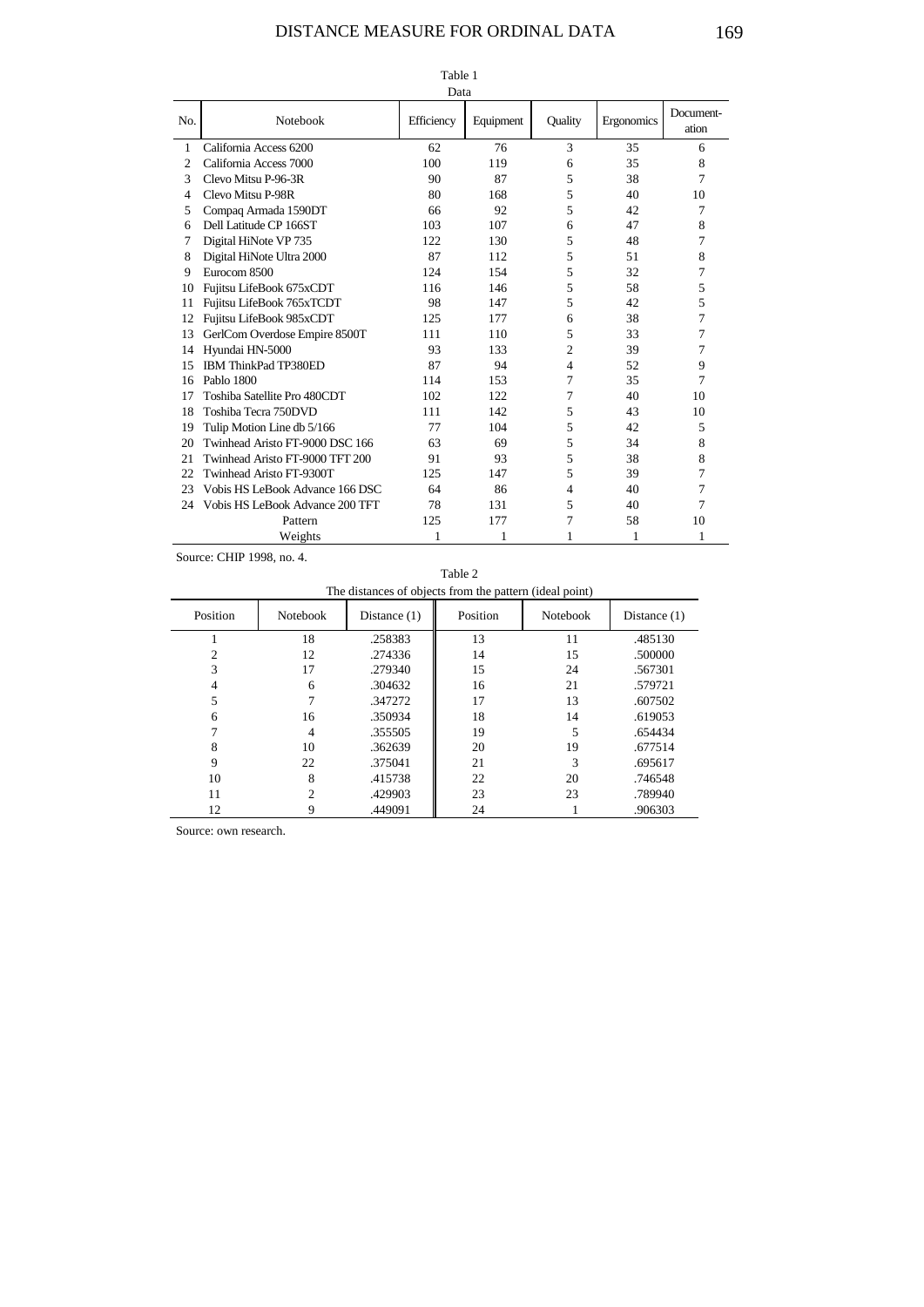## 170 M. WALESIAK

## **2. MODIFICATION OF DISTANCE MEASURE**  *dik*

The distance measure (1) takes care of variables with equal weights. We shall describe a slight generalisation of this measure, also covering different weights of variables. Suppose variable weights  $w_j$  ( $j = 1, ..., m$ ) satisfy conditions:

$$
w_j \in (0; m), \sum_{j=1}^{m} w_j = m. \tag{2}
$$

Three major methods of variable weighting have been developed: *a priori* based on expert opinions, procedures based on information included in the data and combination of these two methods. Grabiński (1992), Milligan (1989), Abrahamowicz and Zając (1986) and Borys (1984) discuss the problem of variable weighting in multivariate statistical analysis.

The problem of whether or not to weight variables has caused controversy. Williams says (see: Aldenderfer and Blashfield, 1984, p. 21) that weighting is simply the manipulation of a value of a variable. Sneath and Sokal (1973) suggest that the appropriate way to measure similarity is to give all variables equal weight.

If variable weights are not uniform then distance measure is defined as (3).

$$
d_{ik} = \frac{1}{2} - \frac{\sum_{j=1}^{m} w_j a_{ikj} b_{kij} + \sum_{j=1}^{m} \sum_{l=1}^{n} w_j a_{ilj} b_{klj}}{2 \left[ \sum_{j=1}^{m} w_j a_{ikj}^2 + \sum_{j=1}^{m} \sum_{l=1}^{n} w_j a_{ilj}^2 \right] \left[ \sum_{j=1}^{m} w_j b_{klj}^2 + \sum_{j=1}^{m} \sum_{l=1}^{n} w_j b_{klj}^2 \right]^{\frac{1}{2}}},
$$
(3)

When all variable weights are equal then formula (3) becomes distance measure (1).

Example 2. Application of distance (3) to compute the distances of objects from the pattern (ideal point). The output result is vector of distances.

#### Table 3

Weights for variables based on CHIP expert opinions

|         | <i>l</i> ariable |           |                |            |               |  |
|---------|------------------|-----------|----------------|------------|---------------|--|
|         | Efficiency       | Equipment | <b>Duality</b> | Ergonomics | Documentation |  |
| Weights | -54<br>⊥. ு —ா   | 1.10      | 0.385          | 1.54       | 0.385         |  |

Source: CHIP 1998, no. 4.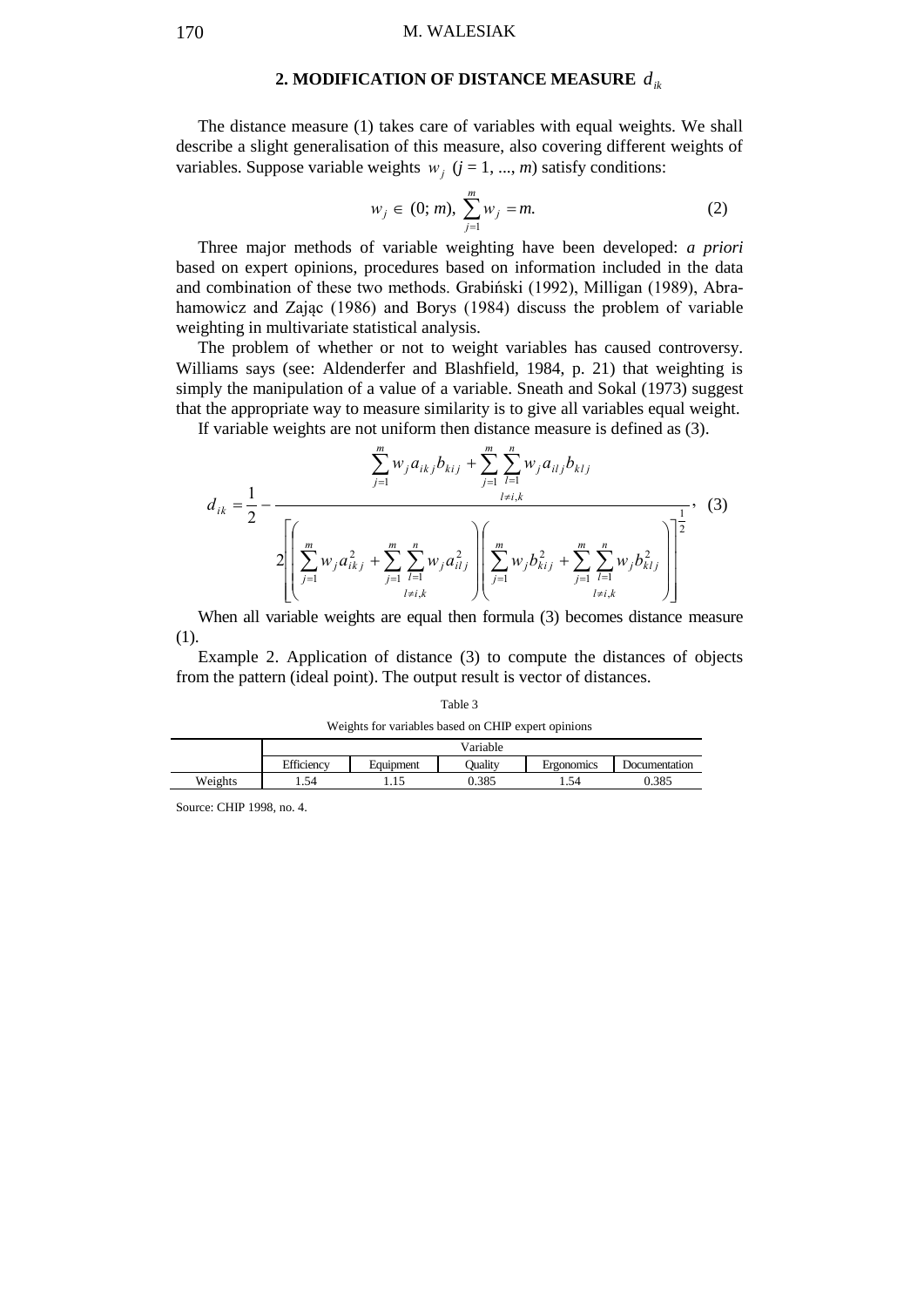| The distances of objects from the pattern (ideal point) |          |              |          |          |              |  |
|---------------------------------------------------------|----------|--------------|----------|----------|--------------|--|
| Position                                                | Notebook | Distance (3) | Position | Notebook | Distance (3) |  |
|                                                         | 10       | .349586      | 13       | 16       | .515041      |  |
| 2                                                       | 18       | .372148      | 14       | 9        | .522398      |  |
| 3                                                       |          | .395476      | 15       | 2        | .522562      |  |
| 4                                                       | 12       | .399222      | 16       | 14       | .522562      |  |
| 5                                                       | 6        | .432806      | 17       | 5        | .522730      |  |
| 6                                                       | 22       | .438462      | 18       | 21       | .522730      |  |
| 7                                                       | 11       | .446563      | 19       | 19       | .522730      |  |
| 8                                                       | 4        | .454197      | 20       | 13       | .530083      |  |
| 9                                                       | 8        | .462396      | 21       | 3        | .606073      |  |
| 10                                                      | 17       | .477099      | 22       | 23       | .667944      |  |
| 11                                                      | 24       | .500000      | 23       | 20       | .813573      |  |
| 12                                                      | 15       | .500000      | 24       |          | .862357      |  |

Table 4

Source: own research.

## **3. THE STRENGTHS AND WEAKNESSES OF THE DISTANCE MEASURE**  *dik*

Distance measure  $d_{ik}$ :

– can be applied in a situation when variables describing objects are measured only on the ordinal scale,

– needs at least one pair of non-identical objects in *A* not to have zero in the denominator,

– Kendall's idea of correlation coefficient  $\tau$  for ordinal variables was used for the measure  $d_{ik}$  construction (see: Kendall 1955, p. 19),

- distance  $d_{ik}$  assumes values from the [0; 1] interval. Value 0 indicates that for the compared objects *i, k* between corresponding observations of ordinal variables, only relations "equal to" take place. Value 1 indicates that for the compared objects *i, k* between corresponding observations on ordinal variables, relations "greater than" take place or relations "greater than" and relations "equal to", if they are held for other objects (i.e. objects numbered  $l = 1, ..., n$ ; where  $l \neq i, k$ ),

- distance  $d_{ik}$  satisfies conditions:  $d_{ik} \ge 0$ ,  $d_{ii} = 0$ ,  $d_{ik} = d_{ki}$  (for all *i*,  $k =$ 1,..., *n*),

– simulation analysis proves that distance *dik* not always satisfies the triangle inequality,

– transformation of ordinal data by any strictly increasing function does not change the value of  $d_{ik}$  distance.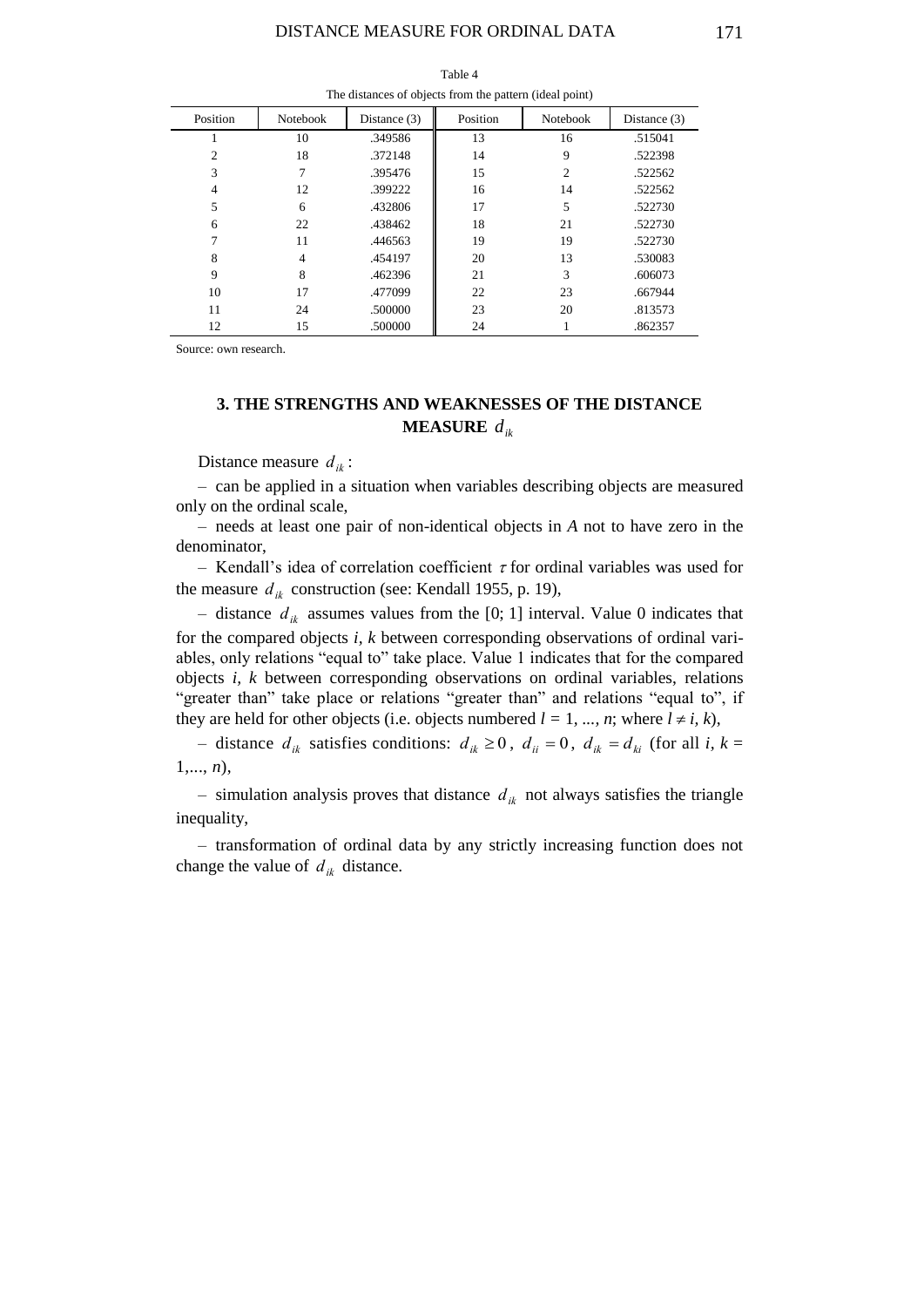## **4. CONCLUDING REMARKS**

The use of variables measured on ordinal scale is relatively rare in the literature. Specific analytical tools are needed for such information. The proposed distance measures (1) and (3) are appropriate in such situations.

When all variable weights are equal formula (3) becomes distance measure (1).

The additional result of this study is a computer program, which allows computing distances between objects (see Appendix).

### **APPENDIX**

The computer code in the  $C_{++}$  language computing the value of measure (3) of the distance considered is available at Wrocław University of Economics in the Dept of Econometrics and Computer Science (e-mail: abak@keii.ae.jgora.pl).

This version of the program allows to compute distances between objects (the output result is symmetric distance matrix) and also calculation of the distances of objects from the model or ideal point (the output result is vector of distances).

This matrix may be used in the hierarchical agglomerative methods of the classification for the division of a set of objects into classes. This matrix can also be used for further computations in the *SPSS for Windows* package.

### *Acknowledgements:*

The research presented in the paper was supported by the project KBN 1 H02B 011 16.

#### **REFERENCES**

Abrahamowicz, M., Zając, K. (1986): *Metoda ważenia zmiennych w taksonomii numerycznej i procedurach porządkowania liniowego* [*Variable Weighting Algorithm in Numerical Taxonomy and Linear Ordering Procedures*]. Wrocław University of Economics, Research Papers no. 328, pp. 5–17.

Aldenderfer, M. S., Blashfield, R. K. (1984): *Cluster Analysis*, Sage, Beverly Hills.

- Anderberg, M. R. (1973): *Cluster Analysis for Applications*. Academic Press, New York, San Francisco, London.
- Borys, T. (1984): *Kategoria jakości w statystycznej analizie porównawczej* [*Category of Quality in Statistical Comparative Analysis*]. Wrocław University of Economics, Research Papers no. 284.
- Cormack, R. M. (1971): *A Review of Classification (with Discussion)*, "Journal of the Royal Statistical Society", series: A, (3), pp. 321–367.

Cox, T.F., Cox, M,.A. A. (1994): *Multidimensional Scaling*, Chapman and Hall, London.

Everitt, B. S. (1974): *Cluster Analysis*, Heinemann, London.

Grabiński, T. (1992): *Metody taksonometrii* [*Taxonometric Methods*], Cracow University of Economics, Kraków.